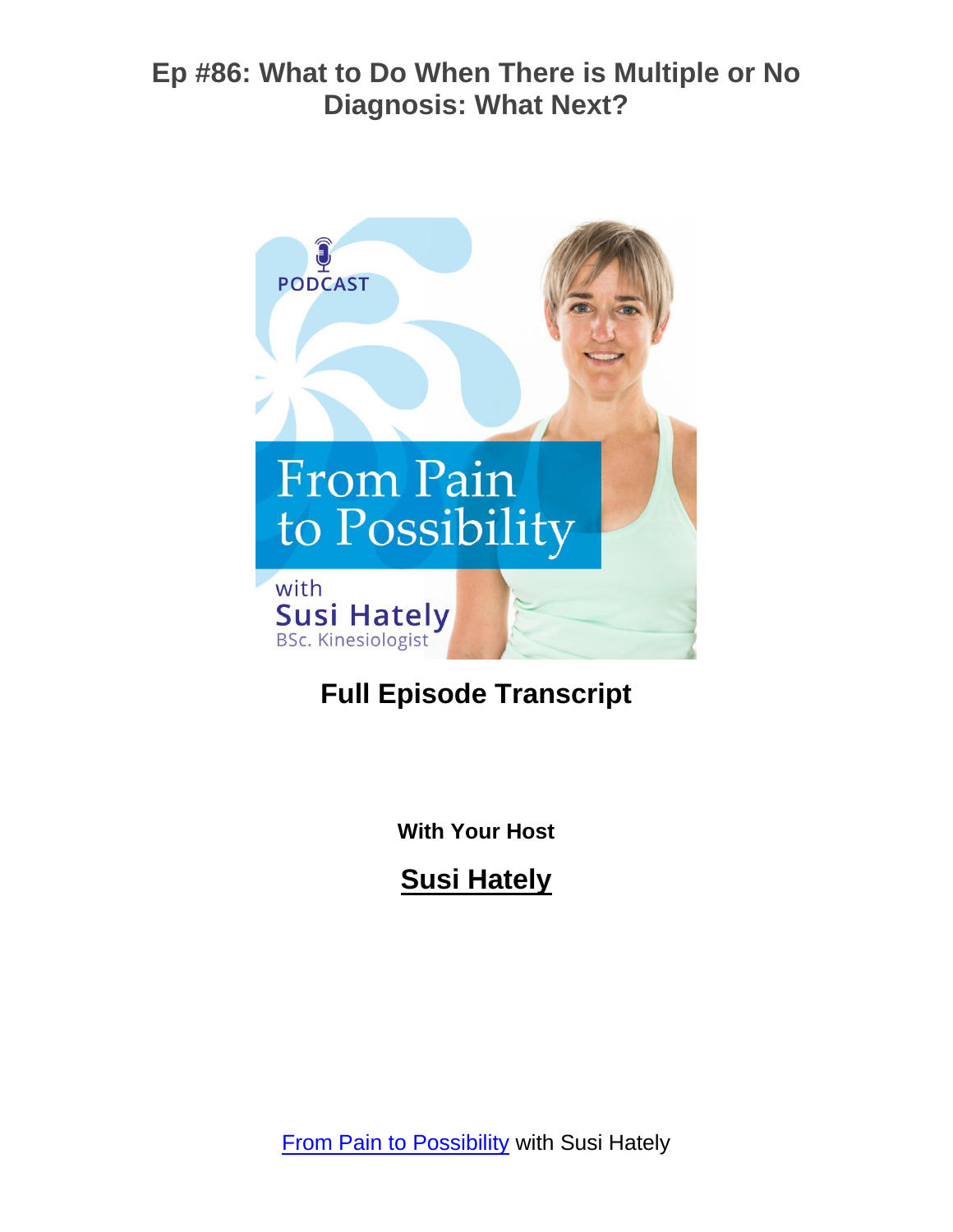**Male Announcer:** You're listening to *From Pain to Possibility* with Susi Hately. You will hear Susi's best ideas on how to reduce or even eradicate your pain and learn how to listen to your body when it whispers so you don't have to hear it scream. And now here's your host, Susi Hately.

Welcome back. With this episode I want to dig into a really significant and important topic around what happens when you or your client have multiple diagnoses and you're not really sure which one it is because you've been to different specialists and they've all said different things about the same set of symptoms. Or when you've been to different specialists and there still is no diagnoses or getting scans back and the scans are saying that all is clear.

So what do you do? What do you do as the client? What do you do as the teacher? So this is a scenario that I find myself in quite a bit. And given the work that I do, I work with people who have a chronicity and persistency of symptoms of all sorts. And people know me as someone who has a foot in a number of different camps.

I come from a kinesiology background, I worked in physical rehabilitation for the years post-graduation, as well as at the hospital during my schooling. I've had my programs studied at a university level, one on cancer recovery and another one on idiopathic pulmonary fibrosis. So I have a reputation of being able to understand the medical model and the medical world, and I'm also from the yoga world.

People know me as someone who does some acupuncture. I can sometimes be a bit woo-woo. I mix those worlds together and I come out with some pretty awesome results for my clients and with my clients. So I am somebody who when somebody doesn't have a diagnosis or when somebody has multiple diagnosis about the same symptoms and they're really unsure of where to go, it's not uncommon for them to come to me.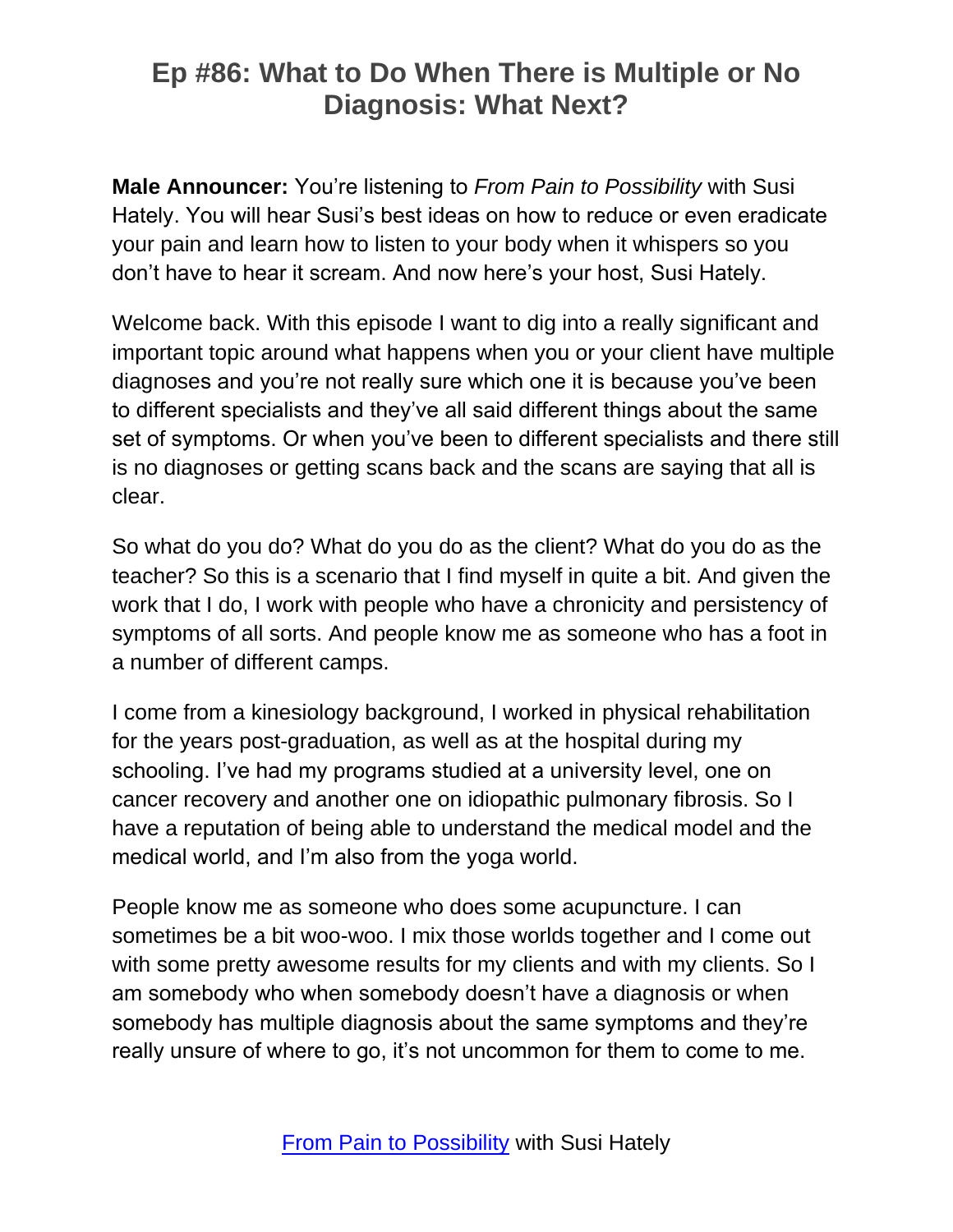And when I'm training my trainees, the stuff that I'm teaching you here on this episode is what I'm teaching them as well. So with this episode I'm going to walk you through a little bit about why it's not a bad or a good thing about these multiple diagnosis, or when you get a scan that's clean, from my perspective anyway.

And then I'm going to walk you through a little bit about why this could be a good thing, and that's how I frame it for somebody and how I help them get their control back. And then I'll take you through a little bit of an exercise and guide you to some other podcast episodes I've recorded around what you can really do with your symptoms and really tune into growing your own sense of understanding about the direction your body or your mind is asking you to go.

So with that, it's interesting, I remember being at a conference years ago where the researcher was talking about back pain and how a person can have the same symptoms, go to five different medical specialists and get five different diagnosis. So one might say it's SI, another one might say it's a QL issue. Some might say it's a lumbar issue, and it can be any number of things inside that lumbar area. Others might say it's piriformis, someone might say it's a bursitis that's related to what's going on in the back. And so that's just medicine.

Then you toss in physical therapy, osteopathy, chiropractic, yoga, massage therapy and the various other ways of helping people get better and you'll have even more possible diagnoses. So it becomes really curious because what do you do?

Because sometimes when people are looking for that diagnosis they're wanting to have a name for the set of symptoms that they have because the thought is if you have the name for the set of symptoms that you have, then you've named the problem and then you can fix the problem. And so that's what there is a hope for.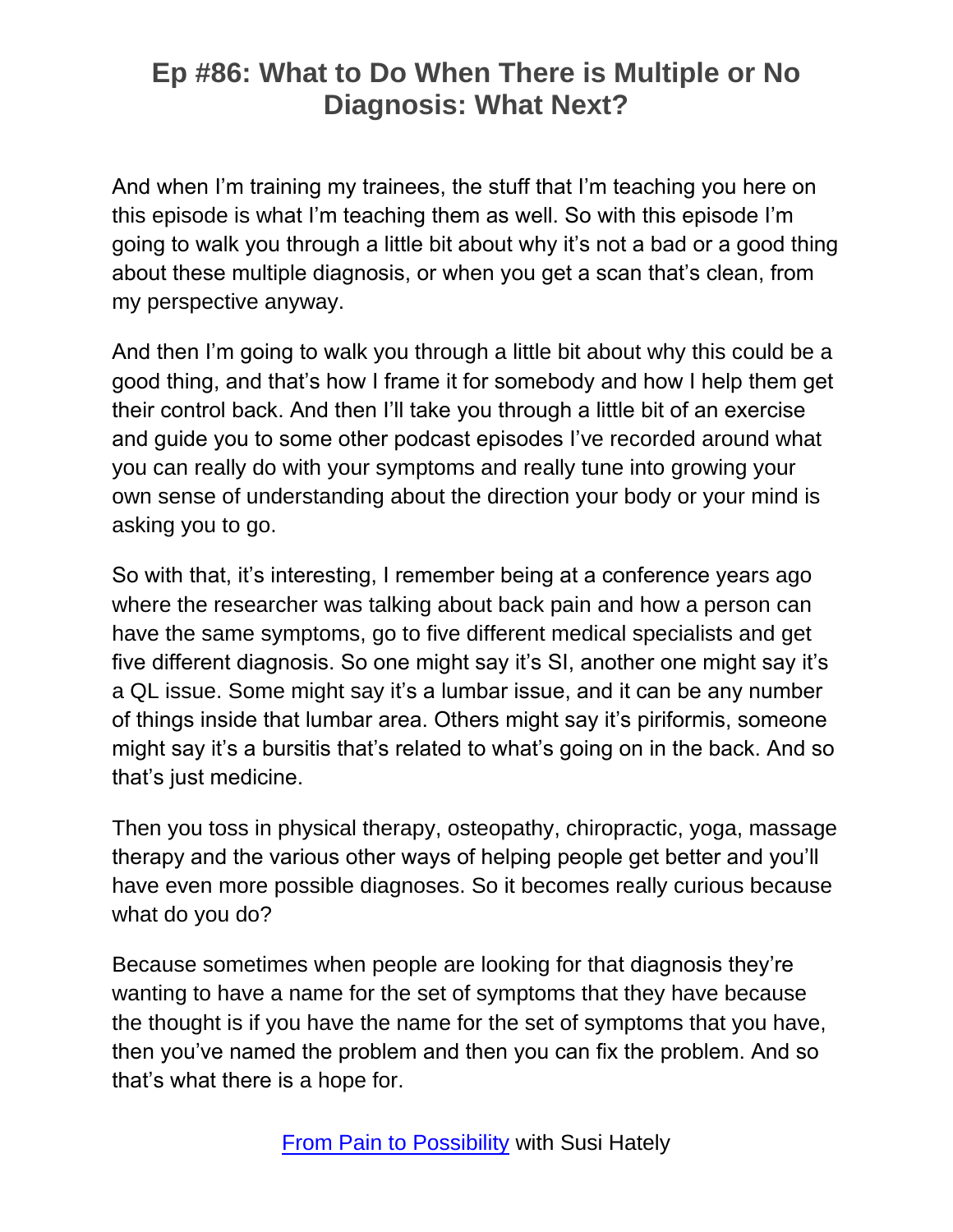But when you're not getting or when you have multiple diagnoses then it's like what the frick is the problem? Where am I supposed to begin? And if you're in the opposite scenario where there's not a diagnosis at all and scans are coming back clear and yet you still have these symptoms, it's like well then what the F? What's wrong with me? There's got to be something wrong that I can pinpoint. That I can then name, which then will give me direction for the solution.

So here's what I have found. Now, given the work that I do, and the people that I see, and the toolkit that I have, it may or may not be surprising to hear that the diagnosis for me is not the end all be all. Knowing the person's diagnoses does not guide me specifically in what I do next with somebody.

My toolkit is filled with three primary skills: movement, breathing, stillness. So I can teach them how to move and how to move better, retrain their neuromuscular patterns, reduce their compensations. I can help people breathe better. I can help people become still and quiet and help them become aware of what's actually going on. Whether I have a diagnosis or not, I can do those three things.

Now, the question might be but doesn't the diagnosis guide you about what you then choose to do? Isn't there like a specific protocol for specific conditions? Sure, there's protocols. There's lots of protocols for a bunch of things. But how do you choose the protocol? Is it based on the name of the condition or is it based on the person who's embodying that condition?

Because what I know to be true, is that I've yet to meet two people express MS the same way, or who express rheumatoid arthritis the same way, or who express back pain the same way. Plus, we need to keep in mind that those people who are expressing it differently, they also have different lives.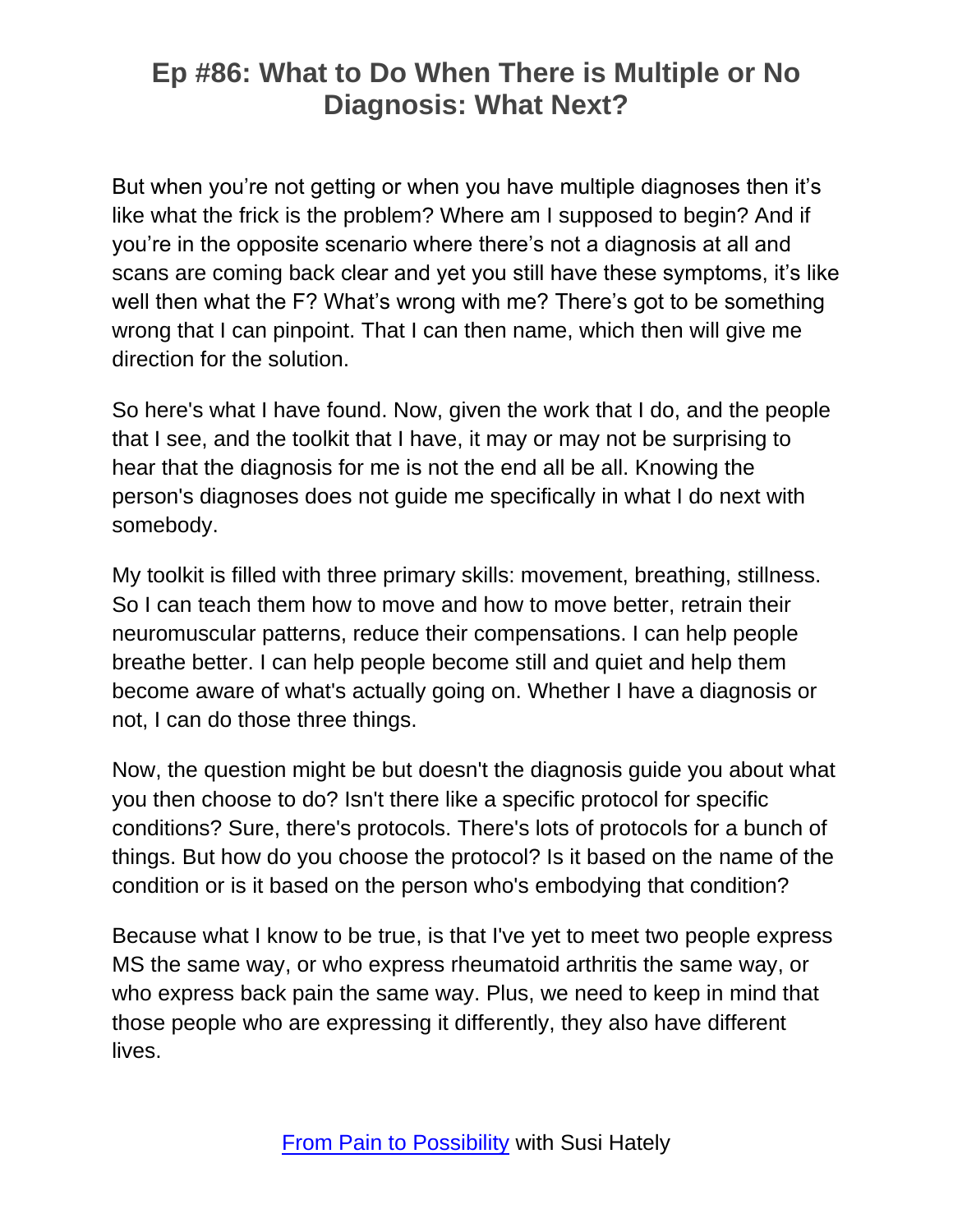I've worked with people who have QL issues that are cyclists. I've worked with people with QL issues that are CrossFitters. I've worked with people with QL issues, who are desk workers and don't do any activity. So who the person is and how they live their life is also going to dictate what I then do and how I work with them because their body is going to be asking for something different.

So here is that first bit on the bumper sticker is that I'm not programming based off of condition I'm programming based off a human being, how they move and how they live, and how this is being embodied into them. Because the other piece of it is that each person, in addition to their symptoms and their diagnoses, have preexisting scenarios.

Their life up until this point. Things that have happened or have not happened. Trauma that they've experienced. All of this will feed into the experience of what to do next given the set of symptoms that they have. So diagnosis or no diagnosis, I can continue to do my work.

In fact, I found it interesting many years ago when I had a client come in and it was a January and her diagnosis was rheumatoid arthritis. Then three weeks later when she came back the diagnosis was lupus. Then when she came back three weeks after that, it was like, oh, no, I don't think it's lupus, it might be MS. Then three weeks later after that, it was like, no, it's definitely not MS, it might be fibromyalgia.

So the continuum or the trajectory of diagnoses, like she had at that point four diagnoses. So if I had gone in and said, okay, we better do the yoga program for rheumatoid arthritis. Or the next time yoga program for lupus. Now I'm chasing after the condition, as opposed to really meeting the person where she was at and who she is, what's the life that she leads, and the life she wants to lead, and these set of symptoms that are here.

So I'm talking to the symptom and the expression of that symptom that is currently living inside of this person who lives a certain life. So that's the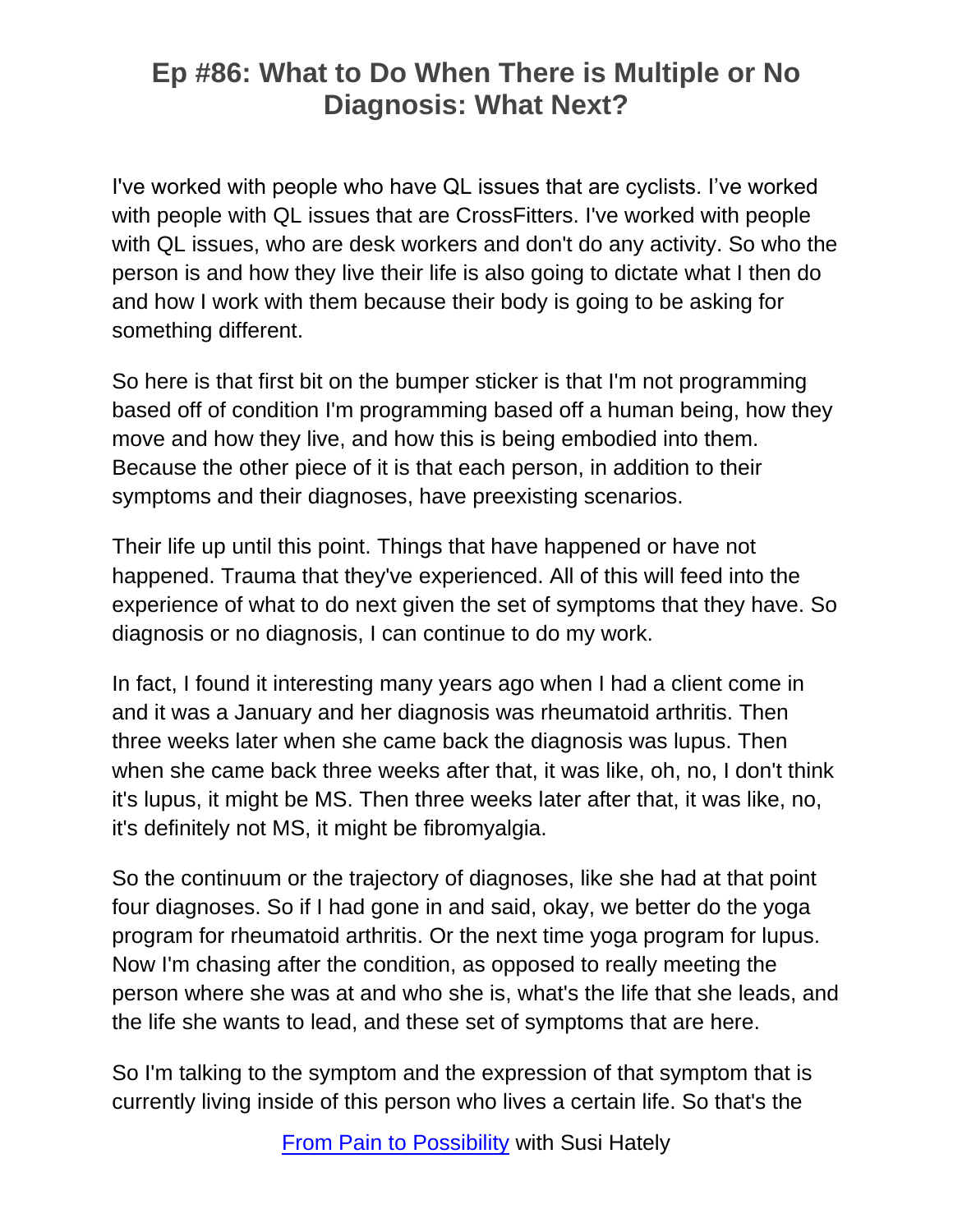part that is, for me, the most important. So someone could come in and not tell me the name of something they have, they can just tell me what's going on in their body and then I can ask them a bunch of questions about their life and that will help me on their way.

What's interesting, though, is that when we have people in scenarios where there's multiple or no diagnoses, there also can be an added layer of frustration, like, why the F can't they all agree on what it is? I just want to have an agreement on the problem so I can go and solve it.

Or when there is no diagnosis, the scans are all coming back clear, it's like well, there's got to be something wrong. I can't feel this crappy, there's got to be something wrong. Or maybe there's not something wrong that can be found on a scan. I didn't say that there's nothing wrong. What I said was that there was nothing wrong that can be found on a scan.

I had this experience recently with a client who was nervous about a diagnosis she was scared might come to her. But so far the scans had all proven to be clean and clear and that particular diagnosis was not showing up. But she was still afraid because there was a lot of symptoms and there had to be something wrong.

Then over the course of our month together, her symptoms started to reduce, and reduce, and reduce, and reduce. To the point where she said, you know what? Maybe that is not the diagnosis at all. Maybe it was just the way I was moving and I was breathing.

Maybe, I don't know. That's actually not for me, as a kinesiologist and a yoga teacher and yoga therapist, to really state or figure out. Because my job really is about helping someone function better, move better, breathe better, become more quiet so they can tune more into the awareness that is present. And this can be really powerful.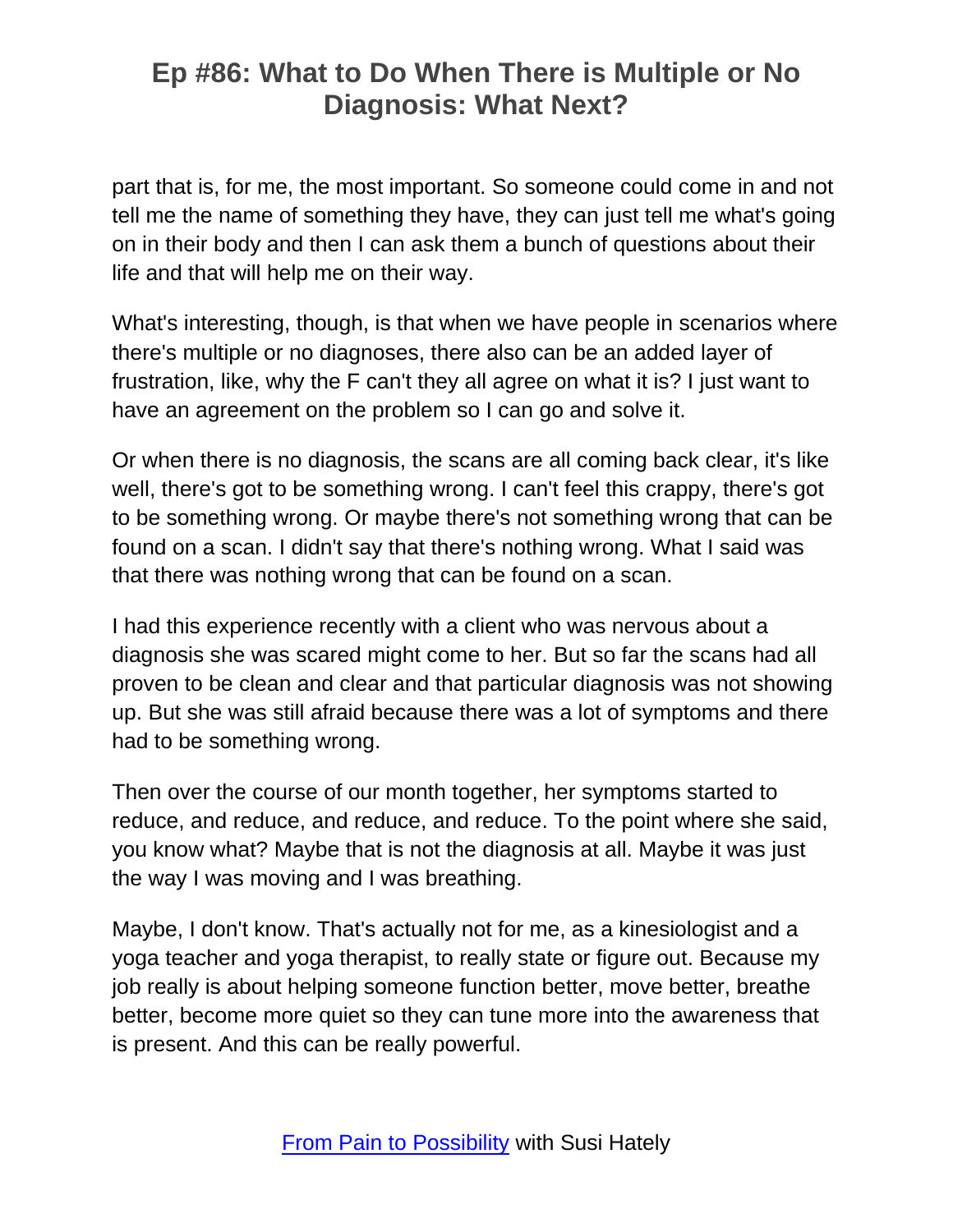It can be powerful because when people are in that frustrated, sometimes desperate state of, "Can't someone just tell me what's going on?" There is a control that they have given away. There's a power that they've given away. So as I'm working with people, what I'm helping them to do is I'm helping them to bring back or tune into that locus of control that's inside. Which is some of the most profound levels of support, and compassion, and love that someone can give themselves.

When I've seen this happen for people, what ends up occurring is a fortification, a resiliency, an ability to adapt and shift directions as needed pretty quickly. The depletion level goes down as their inner container starts to grow. Their sense of capital K knowing really starts to develop. And ultimately what that is, is inner power. That's a reclamation of that inner sense of control.

And we know in the pain science world that that's a really strong SIM, or safety in me. I actually did an episode on DIMS and SIMS that we'll put into the show notes so that you can dig more into that concept. But when someone has more safety in them, their symptoms go down. Their brain interprets the scenario, or the event, or the experience as safe. Versus when there is an experience of threat, symptoms will go up because the brain is interpreting the experience or the event as dangerous.

So how do I help someone to that place? From that place of frustration, of not having a clear diagnosis, a clear problem to solve, or no diagnosis? Well, as I mentioned earlier, when someone says to me that there's got to be something wrong, I mean, the scans are coming back clear but why do I feel this way? There's got to be something wrong. And then maybe there's not, not in a sense for what a scan can pick up.

Because scans can't pick up certain kinds of tissue. Scans can't pick up minuscule, minuscule, minuscule, minuscule things. Scans can't pick up forces at play. It's really powerful what happens when someone starts to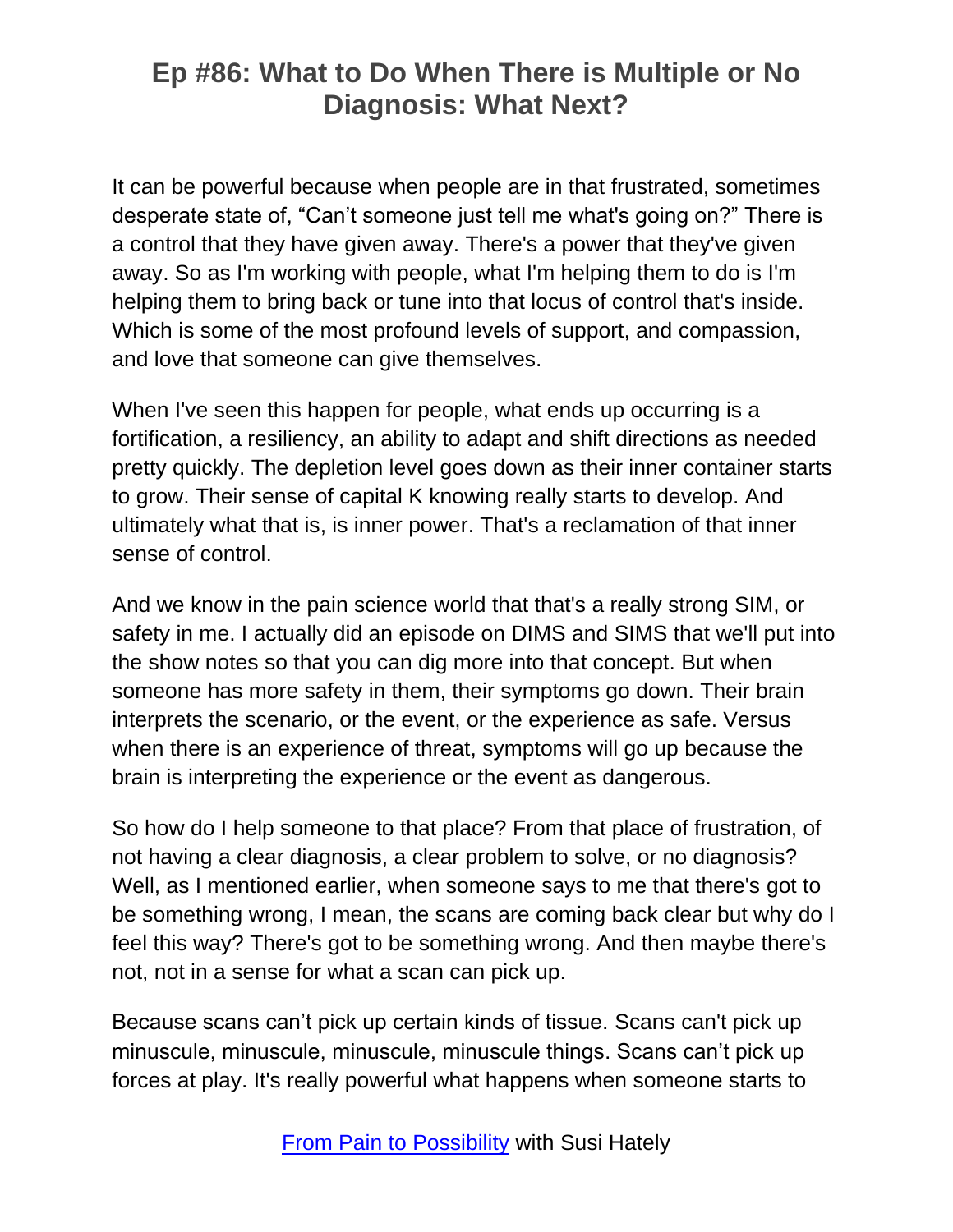change their habitual patterns, their habitual neuromuscular patterns, their compensation patterns said in another way. That no matter what's going on in them, people compensate. We all compensate. And when we can move better, and move with more efficiency, it's extraordinary what can happen.

I remember a number of men that I was teaching at a period of time and each one of them would come in and say I'm not doing anything, why are my biceps getting bigger? Why am I getting more toned? It's because now the body parts that are meant to be doing the work in their day to day life was now doing the work and they weren't using their jaws or their shoulders to walk up the stairs, they were actually utilizing their legs now.

Now, that might sound funny, but just watch yourself the next time you go up the stairs. Are you pulling your shoulders up to your ears and clenching your jaw? Or holding your eyes? Or are you actually utilizing your legs? It's curious, isn't it?

But when we start to improve those neuromuscular patterns, it's not uncommon that we stand taller, more perpendicular to the sky and the earth. There's just a different way that forces are being absorbed and dissipated through our bodies. There is a greater strength and steadiness. And with that we can bear load better. It's less depleting many times.

Add in this component of being able to breathe better, and just to become quiet. Quiet enough to feel the whispers, to tune into the things that are going to aggravate your symptoms. That there is power in and of itself, tuning into the whisper that would cause the symptoms to increase or to express themselves any way. Intervene at the whisper level, and you won't have to hear the body scream not nearly as much, diagnosis or not.

So it's why when someone does have a diagnosis of rheumatoid arthritis, that their symptoms can be so well managed because they can listen to the whispers of the flare up and not actually have a flare up. So the condition still exists, but because of what they've tuned into, by tuning in with their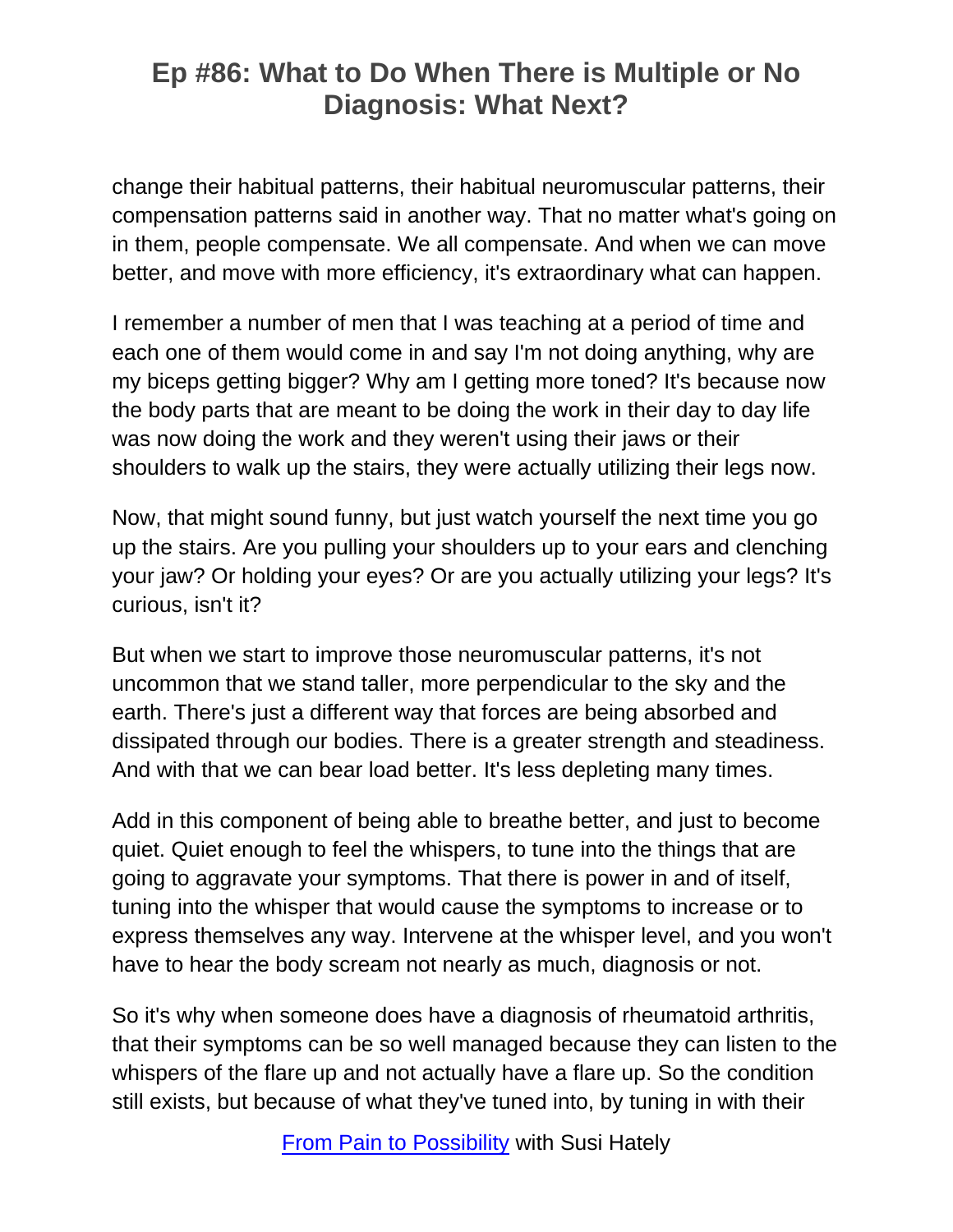awareness, and their body, and their breath, they can tune into the factors that are contributing to when their body moves from being in a state towards more of a state of symptom aggravation.

With this is power, locus of control. So if we're doing this ahead of time, before the diagnosis, maybe if for when it actually comes down the pipe, when it does come, they're way more steady to be able to absorb it and to respond to it. And they can even determine how they want to go about making a shift or a change.

Because at this point, when someone has reclaimed that inner sense of power, they have a better ability to speak for themselves, advocate, and have their own agency. And that can make such a difference in the trajectory of whatever the condition might be. But on the reverse side, their healing trajectory.

So a way to think about this, if you want to experiment, you're in that place where the diagnoses are multiple for the same set of symptoms, or you're getting scans back that are clear, I want you to consider something. Consider that symptoms are indeed problems to solve. And perhaps they're also a sign. What is that sign?

And an exercise I did with a group of people the other day is go into the symptom itself and pretend the symptom itself is a human being. Maybe a five year old human being, somewhat young and saying, "Hey, what's going on? What do you need? What do you need?" And watch that you don't jump out and start thinking about the symptom and getting emotional about the symptom, but just come to the symptom itself.

Much like coming down to that five year old and saying, "Hey, what's going on? What do you need?" Yeah, and see what it actually says. Now, it might not answer right away. But if you are quiet enough and hone that skill of awareness and quiet, it will start to speak and guide you as to what it's there for.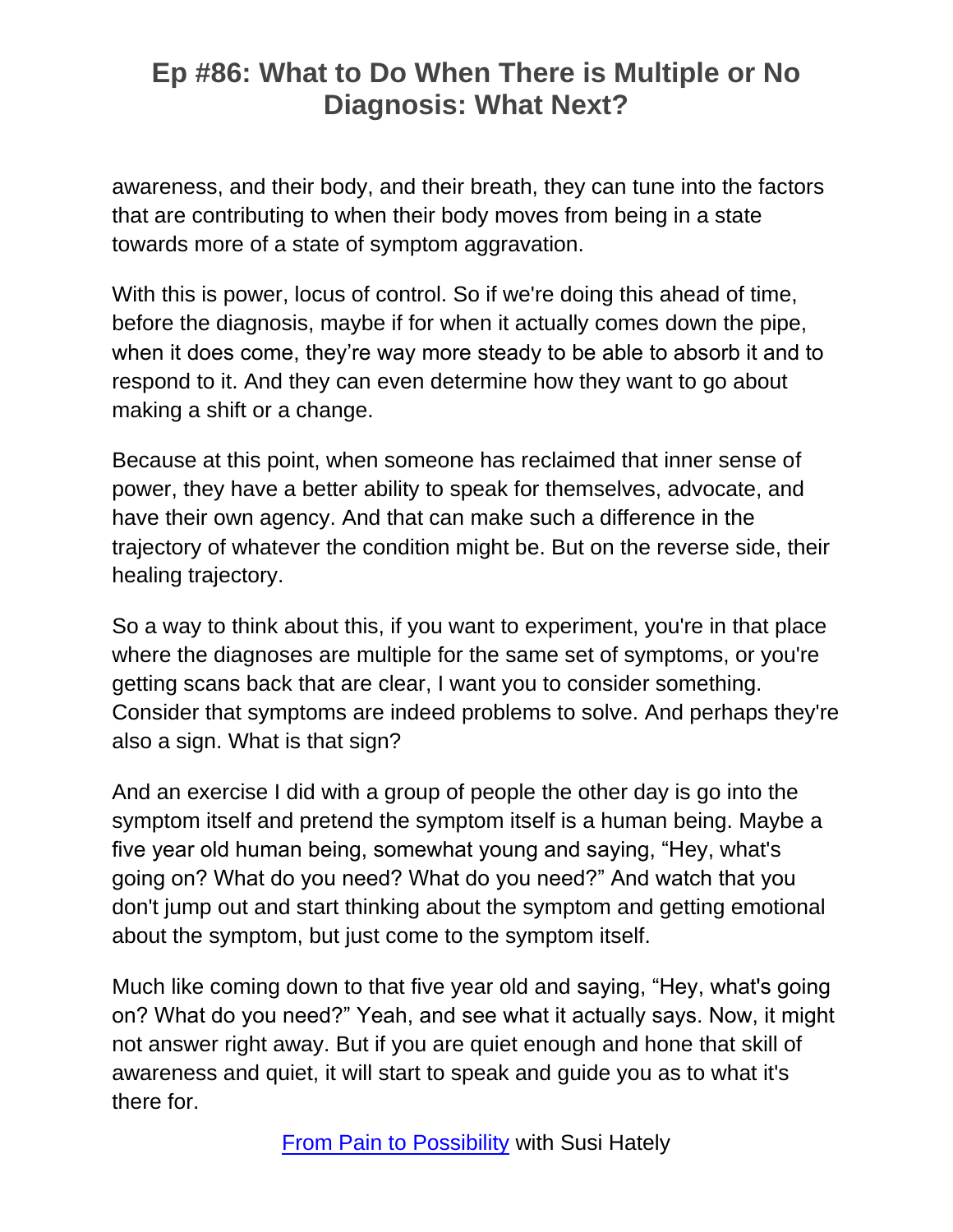This adds to this inner power I was speaking about, because there's a tuning into the ebb and the flow of what's going on in your own system, to your own spirit, your own soul, and what it's asking for. And it might not be expressing itself in words, but you can feel the ebb and flow of its expression in some form. Let it guide you, experiment with it, follow the hunch, and see what arises.

And then, as I'm working with my clients with their better movement patterns, and their better breathing patterns, and truly on this physical level of their body and their breath. As their body starts to relax and settle, get steadier and stronger, it's really interesting to see these worlds of awareness meld together. The awareness of their body, the awareness of their symptom exploration. And then where that leads them.

And it's fascinating because sometimes it leads them right back to their physician's office and saying, "Hey, doot, doot, doot, doot." And then something occurs and then they get the test they need to get and they discover what the thing is that is the thing. But they'll acknowledge that they would not have had the fortitude or even the thought pattern to go there in the first place.

But because of being able to tune into this inner sense of space, help improve the way their body moved, help improve their breathing. Just connect overall with their ability to respond to forces at play. Improving their ability to down regulate and tune into that inhale and exhale can change everything. Having that locus of control, reclaiming that for yourself, can truly change everything.

So if you're in this place, multiple diagnoses or no diagnosis at all, ask yourself. Go to that symptom if it feels okay to do that and just say, "Hey." Not what the F? Don't get mad at it, I don't recommend that. But just sit with it. Listen, be quiet, tune in.